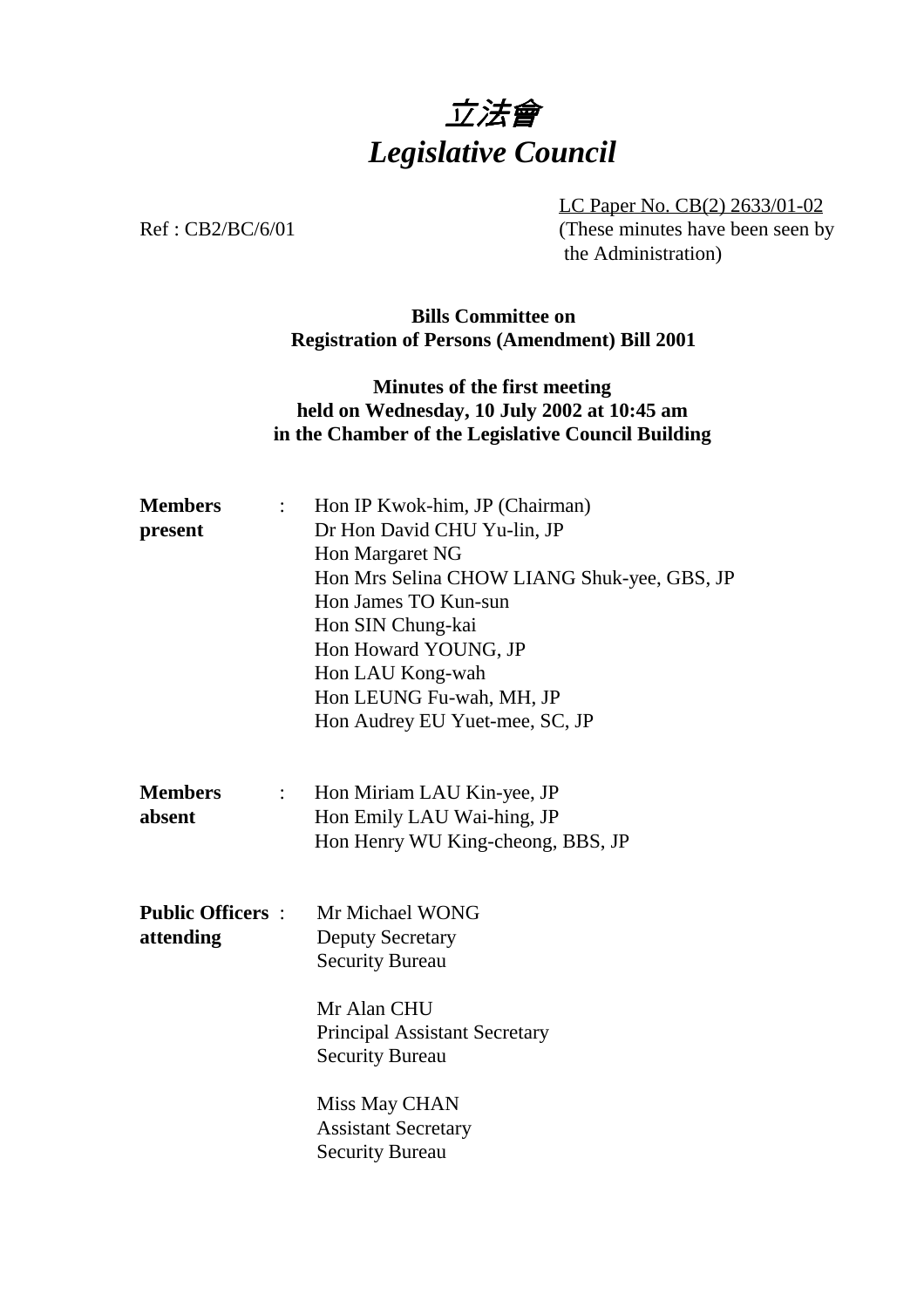|                               | Mr Michael V STONE<br>E-government Coordinator<br>Commerce, Industry and Technology Bureau<br>Ms Joyce TAM<br><b>Principal Assistant Secretary</b><br>Commerce, Industry and Technology Bureau |
|-------------------------------|------------------------------------------------------------------------------------------------------------------------------------------------------------------------------------------------|
|                               | Miss Amy CHAN<br><b>Government Counsel</b><br>Department of Justice                                                                                                                            |
|                               | Mr WONG Tat-po<br><b>Deputy Director</b><br><b>Immigration Department</b>                                                                                                                      |
|                               | Mr Raymond WONG Wai-man<br><b>Assistant Director</b><br><b>Immigration Department</b>                                                                                                          |
|                               | Mr TSOI Hon-kuen<br><b>Principal Immigration Officer</b><br><b>Immigration Department</b>                                                                                                      |
| <b>Clerk</b> in<br>attendance | : Mrs Sharon TONG<br>Chief Assistant Secretary (2) 1                                                                                                                                           |
| <b>Staff</b> in<br>attendance | Mr Arthur CHEUNG<br>Senior Assistant Legal Adviser 2                                                                                                                                           |
|                               | Ms Dora WAI<br>Senior Assistant Secretary (2) 4                                                                                                                                                |
|                               | Mr Raymond LAM<br>Senior Assistant Secretary (2) 5                                                                                                                                             |

### **I. Election of Chairman**

ı

Mr IP Kwok-him was elected Chairman of the Bills Committee.

**-** 2 -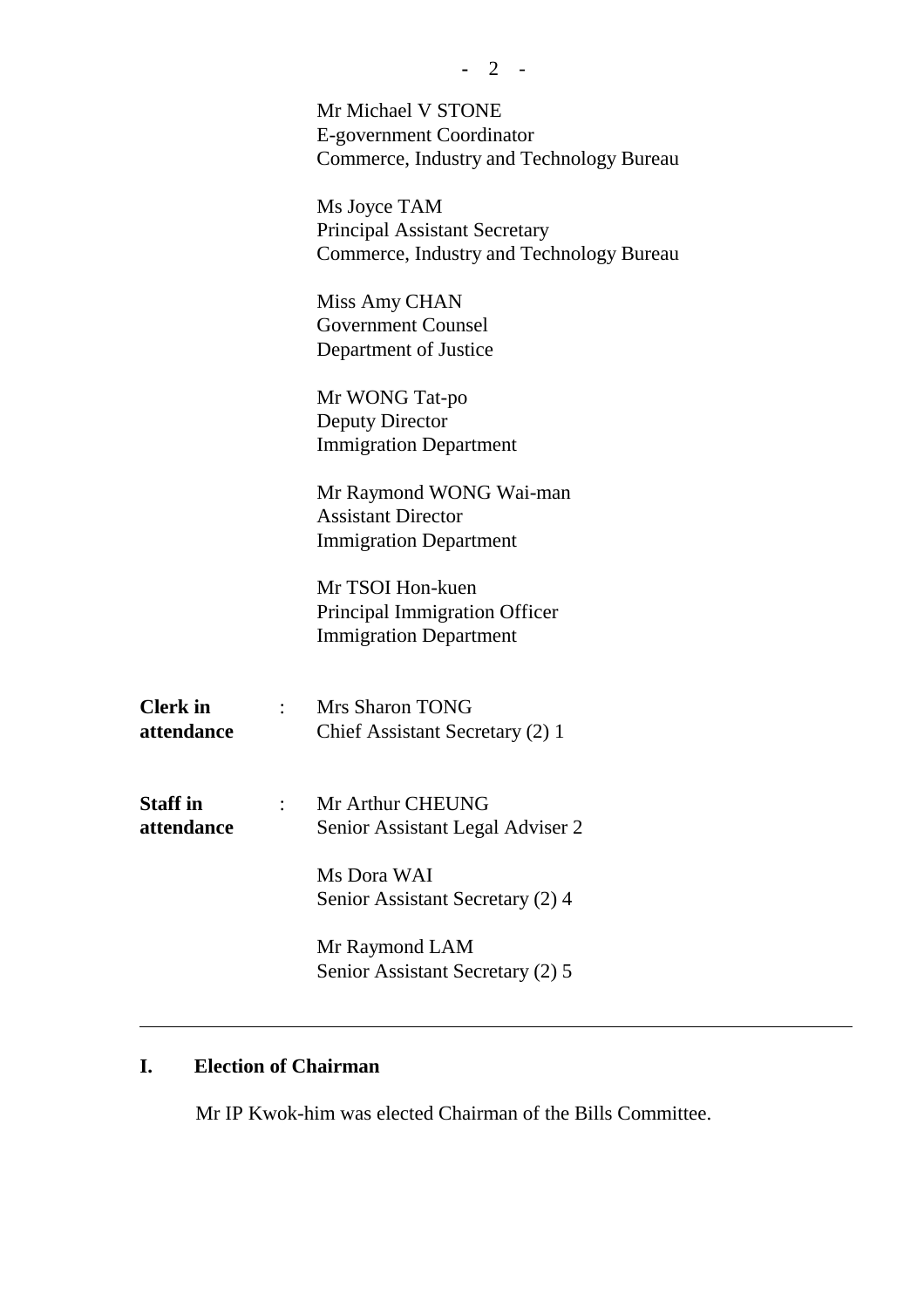#### **II. Meeting with the Administration**

2. The Bills Committee deliberated (Index of proceedings attached at **Annex**).

3. The Administration was requested to provide the following for members' reference -

- (a) Latest information on the experience of using smart identity (ID) cards in overseas countries as well as the related legislation in these countries, and a comparison of the proposed smart ID card scheme with that adopted in overseas countries. The comparison should include information on how the privacy of personal data was safeguarded; and
- (b) An information paper setting out the details of the four major areas in the Bill, namely proposals relating to changes brought about by the smart element of the new ID card and revised work processes, proposals relating to the inclusion of non-immigration applications in the smart ID card, proposals relating to the protection of data privacy, and proposals relating to the launching of the ID card replacement exercise.

4. Members noted that Mr James TO had attended a symposium on smart ID card organised by the University of Hong Kong. Miss Margaret NG suggested that the relevant information obtained from the symposium be provided to members for reference.

5. Miss Margaret NG said that she had learnt that the proposal of implementing a smart ID card scheme in the United Kingdom had received a lot of negative comments by experts in the territory. Miss NG suggested that the Secretariat should try to gather articles written by these experts on the drawbacks of implementing a smart ID card scheme for members' reference.

#### **III. Date of next meeting**

6. The Bills Committee agreed that the next meeting would be held in late September/early October 2002 to consider the requested information to be provided by respective parties. The Bills Committee would also receive a presentation by the Administration on the new work processes to be adopted after the implementation of the smart ID card scheme, especially in terms of how the privacy of personal data could be safeguarded.

7. The Bills Committee also agreed that a meeting to receive public views on the Bill be held some time in October 2002 after the Administration's presentation referred to in paragraph 6 above was received. Mr James TO suggested that the experts who shared their expertise on smart ID card with participants of the symposium referred to in paragraph 4 above be invited to give views on the Bill. In addition, the Bills Committee should also invite the Privacy Commissioner for Personal Data to give further views, if any, on the Bill.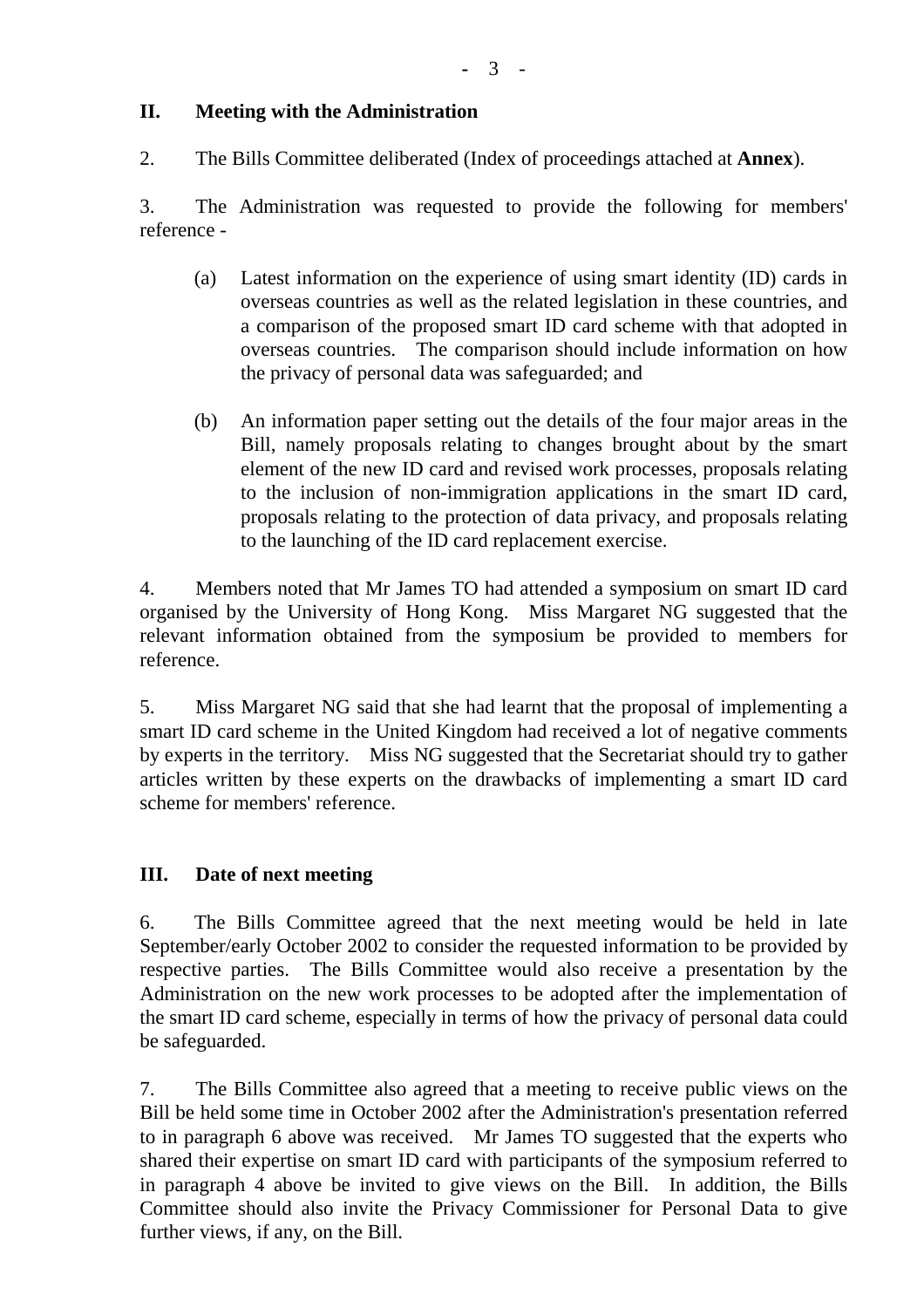(*Post-meeting note* : The next two meetings were scheduled for 4 October 2002 at 10:45 am and 11 October 2002 at 9:00 am. As agreed by the Chairman of the Bills Committee and Hon James TO, Chairman of the Panel on Security, the Administration's presentation would be conducted at the meeting on 4 October 2002, and members of the Panel on Security would also be invited to the meeting.)

8. There being no other business, the meeting ended at 11:30 am.

Council Business Division 2 Legislative Council Secretariat 22 July 2002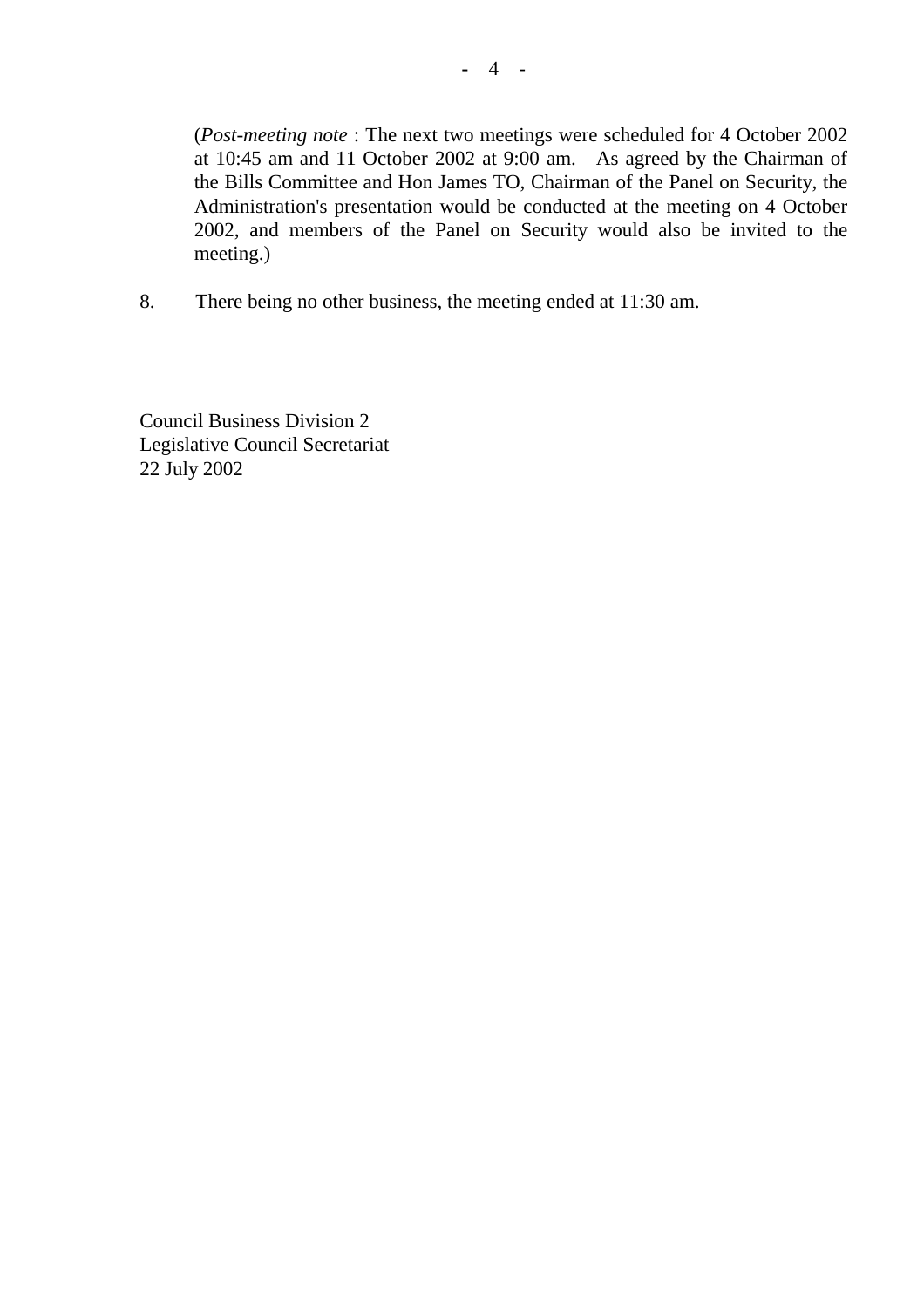#### **Proceedings of the first meeting of the Bills Committee on Registration of Persons (Amendment) Bill 2001 held on Wednesday, 10 July 2002 at 10:45 am in the Chamber of the Legislative Council Building**

| <b>Time</b>          | <b>Speaker</b>                                                       | Subject(s)                                                                                                                                                                                                                        | <b>Action</b><br>required                                           |
|----------------------|----------------------------------------------------------------------|-----------------------------------------------------------------------------------------------------------------------------------------------------------------------------------------------------------------------------------|---------------------------------------------------------------------|
| $000000 -$<br>000053 | Dr David CHU<br>Mr LAU Kong-wah<br>Mr Howard YOUNG<br>Mr IP Kwok-him | <b>Election of Chairman</b>                                                                                                                                                                                                       |                                                                     |
| 000053 -<br>000145   | Chairman                                                             | Work schedule of the Bills Committee                                                                                                                                                                                              |                                                                     |
| 000145 -<br>000227   | Mr James TO                                                          | - ditto -                                                                                                                                                                                                                         |                                                                     |
| 000227 -<br>000256   | Chairman                                                             | - ditto -                                                                                                                                                                                                                         |                                                                     |
| 000256 -<br>000424   | Miss Margaret NG                                                     | (a) Information on past discussions by the Panel on Security in<br>respect of the HKSAR ID Card Project; and<br>(b) Relevant information obtained from the symposium on smart ID<br>card organised by the University of Hong Kong | Clerk to obtain<br>the relevant<br>information set<br>out in $(b)$  |
| 000424 -<br>000703   | Chairman                                                             | Work schedule of the Bills Committee                                                                                                                                                                                              |                                                                     |
| 000703 -<br>000828   | Mr SIN Chung-kai                                                     | Invitation of public views on the Bill; and<br>(a)<br>(b) Latest information on the experience of using smart ID cards in<br>overseas countries as well as the related legislation in these<br>countries                          |                                                                     |
| 000828 -<br>000831   | Chairman                                                             | - ditto -                                                                                                                                                                                                                         |                                                                     |
| 000831 -<br>000856   | Mr SIN Chung-kai                                                     | - ditto -                                                                                                                                                                                                                         |                                                                     |
| $000856 -$<br>000933 | Chairman                                                             | - ditto -                                                                                                                                                                                                                         |                                                                     |
| 000933 -<br>001051   | Mrs Selina CHOW                                                      | - ditto -                                                                                                                                                                                                                         |                                                                     |
| 001051 -<br>001201   | Miss Margaret NG                                                     | (a) Articles written by experts in the United Kingdom on the<br>drawbacks of implementing a smart ID card scheme<br>(b) Timetable for completing the scrutiny of the Bill                                                         | Secretariat to<br>try to gather the<br>articles set out<br>in $(a)$ |
| 001201 -<br>001307   | Mr James TO                                                          | Work schedule of the Bills Committee                                                                                                                                                                                              |                                                                     |
| 001307 -<br>001317   | Chairman                                                             | - ditto -                                                                                                                                                                                                                         |                                                                     |
| 001317 -<br>001410   | Ms Audrey EU                                                         | New work processes to be adopted after the implementation of the<br>smart ID card scheme, especially in terms of how the privacy of<br>personal data could be safeguarded                                                         |                                                                     |
| $001410 -$<br>001421 | Chairman                                                             | - ditto -                                                                                                                                                                                                                         |                                                                     |
| 001421 -<br>001424   | Mr James TO                                                          | - ditto -                                                                                                                                                                                                                         |                                                                     |
| 001424 -<br>001500   | Mr SIN Chung-kai                                                     | Work schedule of the Bills Committee                                                                                                                                                                                              |                                                                     |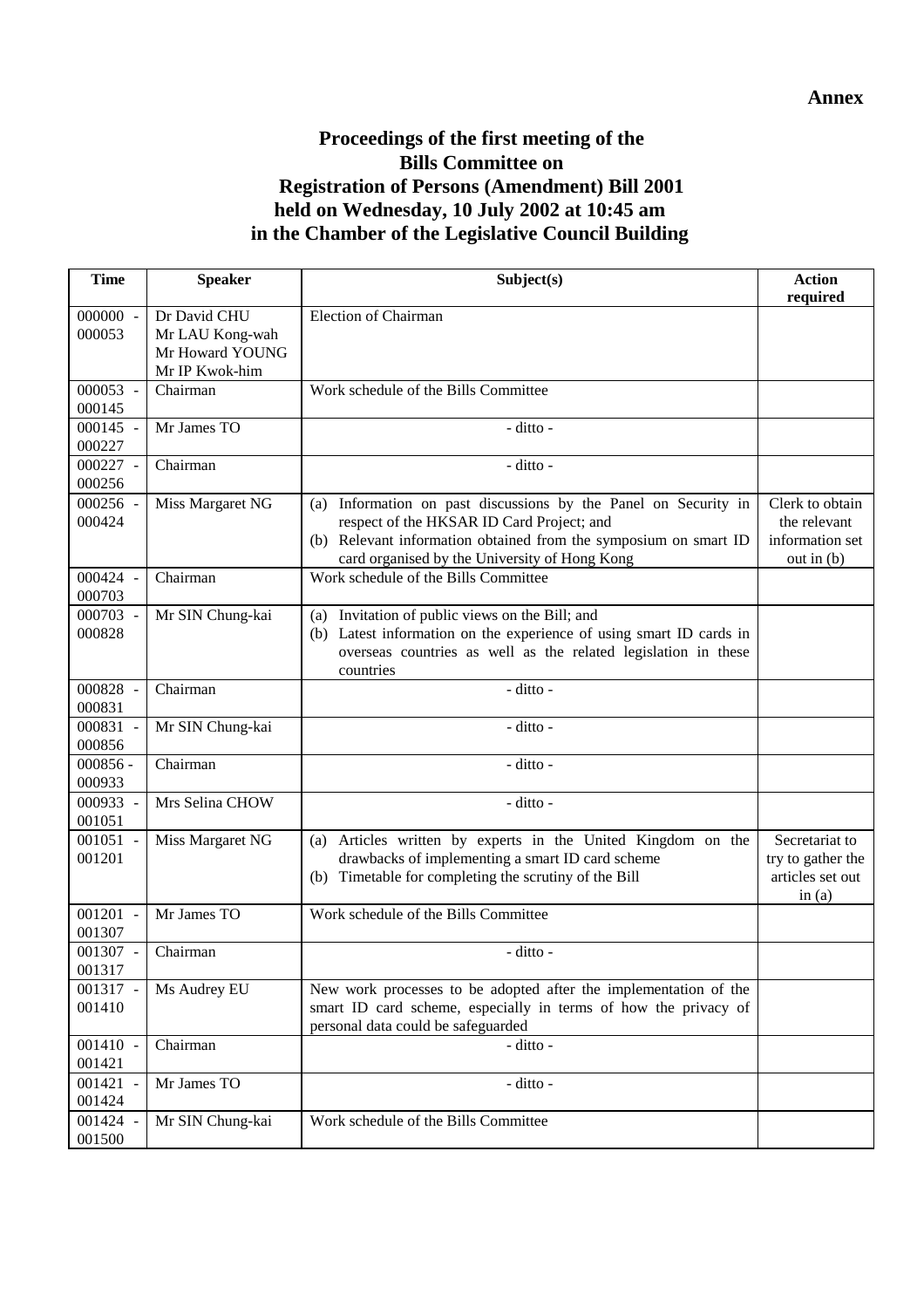| <b>Time</b>          | <b>Speaker</b>                                  | Subject(s)                                                                                                                                                                                                                                       | <b>Action</b><br>required              |
|----------------------|-------------------------------------------------|--------------------------------------------------------------------------------------------------------------------------------------------------------------------------------------------------------------------------------------------------|----------------------------------------|
| $001500 -$<br>001559 | Mrs Selina CHOW                                 | - ditto -                                                                                                                                                                                                                                        |                                        |
| 001559 -<br>001711   | Chairman                                        | - ditto -                                                                                                                                                                                                                                        |                                        |
| 001711 -<br>002108   | Admin                                           | Timetable for implementing the smart ID card scheme;<br>(a)<br>Protection of privacy of personal data; and<br>(b)<br>Introduction on the Bill<br>(c)                                                                                             |                                        |
| 002108 -<br>002135   | Chairman                                        | Major areas for discussion                                                                                                                                                                                                                       |                                        |
| 002135 -<br>002150   | Mrs Selina CHOW                                 | Presentation on the new work processes to be adopted after the<br>implementation of the smart ID card scheme, especially in terms of<br>how the privacy of personal data could be safeguarded                                                    |                                        |
| $002150 -$<br>002220 | Admin                                           | - ditto -                                                                                                                                                                                                                                        |                                        |
| $002220 -$<br>002241 | Chairman                                        | Timing of the presentation                                                                                                                                                                                                                       |                                        |
| 002241 -<br>002306   | Mr James TO                                     | - ditto -                                                                                                                                                                                                                                        |                                        |
| 002306 -<br>002357   | Mr SIN Chung-kai                                | - ditto -                                                                                                                                                                                                                                        |                                        |
| 002357 -<br>002428   | Mrs Selina CHOW                                 | - ditto -                                                                                                                                                                                                                                        |                                        |
| 002428 -<br>002504   | Chairman                                        | - ditto -                                                                                                                                                                                                                                        |                                        |
| 002504 -<br>002603   | Mr SIN Chung-kai                                | Work schedule of the Bills Committee                                                                                                                                                                                                             |                                        |
| $002603 -$<br>002648 | Chairman                                        | Timing of the meeting to receive public views on the Bill                                                                                                                                                                                        |                                        |
| 002648 -<br>002708   | Mr James TO                                     | - ditto -                                                                                                                                                                                                                                        |                                        |
| 002708 -<br>002713   | Chairman                                        | - ditto -                                                                                                                                                                                                                                        |                                        |
| 002713 -<br>002854   | Mr SIN Chung-kai<br>Mrs Selina CHOW<br>Chairman | - ditto -                                                                                                                                                                                                                                        |                                        |
| 002854 -<br>002949   | Chairman                                        | - ditto -                                                                                                                                                                                                                                        |                                        |
| 002949-<br>003007    | Mr James TO                                     | Parties to be invited to give views on the Bill                                                                                                                                                                                                  |                                        |
| 003007 -<br>003027   | Mrs Selina CHOW                                 | Overseas experience of using smart ID cards                                                                                                                                                                                                      |                                        |
| 003027 -<br>003106   | Admin                                           | - ditto -                                                                                                                                                                                                                                        |                                        |
| 003106 -<br>003159   | Mr SIN Chung-kai                                | Latest information on the experience of using smart ID cards in<br>overseas countries as well as the related legislation in these countries,<br>and a comparison of the proposed smart ID card scheme with that<br>adopted in overseas countries |                                        |
| 003159 -<br>003215   | Admin                                           | - ditto -                                                                                                                                                                                                                                        | Admin to<br>provide the<br>information |
| 003215 -<br>003237   | Mr SIN Chung-kai                                | - ditto -                                                                                                                                                                                                                                        |                                        |